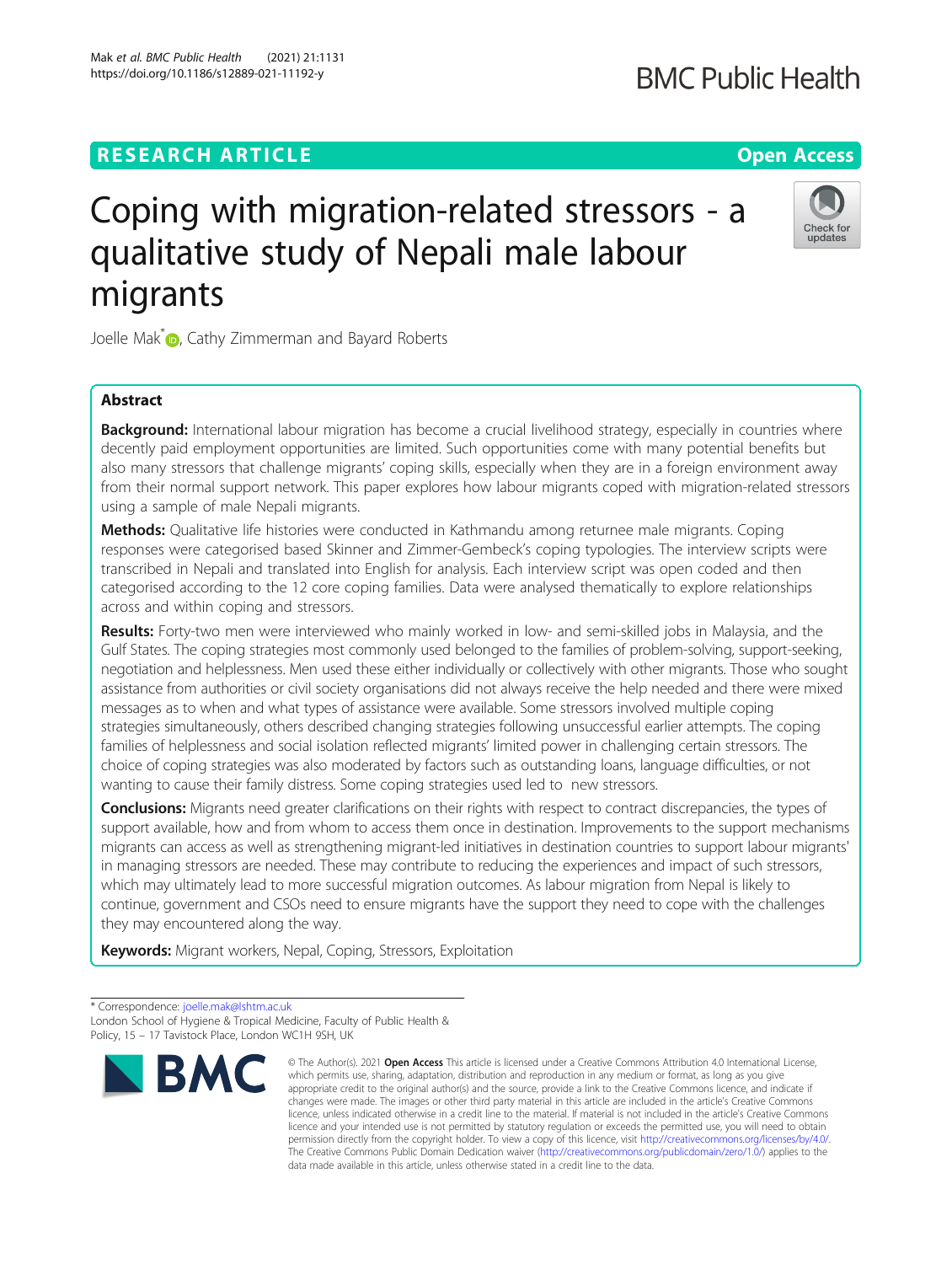# Background

International labour migration has become an important livelihood strategy for individuals in low- and middleincome countries (LMIC) where employment opportunities, particularly for low- and semi-skilled work, are limited or poorly paid. Through labour migration, individuals have the potential to better provide for their families, sometimes earning wages well above what is possible in their own country. These opportunities make the high upfront financial costs of migration a worthwhile investment. Many are subsequently able to acquire land, pay for children's education and access healthcare  $[1-3]$  $[1-3]$  $[1-3]$ .

At the same time, many labour migrants encounter financial, social and emotional challenges from predeparture, at destination to their eventual return home. These include financing the migration followed by potential issues in destination such as contract breaches, poor living and working conditions, restrictions of movement, and document confiscation [\[4](#page-13-0)–[8](#page-13-0)]. Labour migration is often circular, where workers migrate repeatedly between their home country and work destinations [\[9](#page-13-0)]. In Nepal, international labour migration is a common employment strategy, with males in low-skilled work making up the vast majority of those migrating. Although labour migration has become more prevalent among Nepali women, it is still an overwhelmingly male activity. Men received approximately 95% of the official labour permits issued annually and this figure has remained consistent over the past 10 years [[10](#page-13-0)]. However, it is widely acknowledged that many women may migrate through irregular channels without applying for official permits and the various bans restricting women's labour migration movements have impacted on low official figures [[10,](#page-13-0) [11\]](#page-13-0).

Studies have found that labour migration among men, including Nepali men, can be seen as a rite of passage as many migrate for the first time in late adolescence and return as older adults. For many men, international migration exposes them to discrimination, based on racial or ethnic lines or on their status as labour migrants [[12,](#page-13-0) [13](#page-13-0)]. In some cases, migrants may be educated or from a higher status group in their own country, which makes the experience of being treated as lower status even more testing. In other cases, the reverse may be true in that men are able to escape discrimination, for example based on caste, by migrating to a country where they are seen and treated like any other Nepali labour migrant, as highlighted in an ethnographic study of the Kamaiya, a group traditionally linked to bonded labour in Nepal [\[14](#page-13-0)]. Men may also be seen by society and indeed, by themselves, as less vulnerable to trafficking, due to the prevailing norms of hegemonic masculinities as well as the traditional narrative between trafficking and sexual exploitation. Research among trafficked men in Eurasia and South-Eastern Europe found that men attached significant stigma to being 'trafficking victims', believing that only 'stupid' men could be trafficked and unable to get out of the situation themselves [[15](#page-13-0)]. Such expectations and beliefs may result in men's reluctance to accept assistance or support, if doing so labels them as having been trafficked.

There is a large and growing body of literature that has described the numerous abuses associated with exploitation and human trafficking, as well as the adverse outcomes related to individual's health. Systematic reviews have noted poor physical, mental, sexual health among survivors of human trafficking [[16\]](#page-13-0) and labour migrants [\[17\]](#page-13-0). Ottisova et al's updated systematic review noted that in their original 2012 review, there was little evidence focussing on men who had been trafficked or those trafficked for labour exploitation but research has expanded since. Additionally, migrants often work in physically demanding jobs and may be disproportionately exposed to increased occupational risks. Studies comparing migrant and host populations have found that migrants suffer from more work-related strains and injuries [\[18](#page-13-0), [19](#page-13-0)]. Further, an increasing number of workrelated disabilities and fatalities among Nepali migrants working abroad, have also been highlighted [[5,](#page-13-0) [17](#page-13-0), [20](#page-13-0)]. According to Nepal's Foreign Employment Promotion Board (FEPB), between 2008/9 and 2018/19, nearly 7500 Nepali labour migrants died while working abroad (7296 men and 171 women). The main officially recorded causes of death included: 22% to 'natural causes'; 18% cardiac arrest; 14% road accidents; 12% suicide; 9% workplace accidents; 8% heart attack; and 18% other causes [\[10](#page-13-0)] although post mortems were rarely carried out [\[21](#page-13-0)].

The WHO defines health in a holistic way, beyond a simple absence of disease [\[22](#page-13-0)]. However, this definition does not acknowledge the ability for humans to cope with changing circumstances [[23\]](#page-13-0). Coping has an important role in the attainment of good health, particularly in situations where full recovery from illhealth may not be a realistic outcome [\[23\]](#page-13-0). Wellbeing, therefore, should be seen as an 'equilibrium' between an individual's resources, such as coping, to face psychological, social and physical challenges [[24](#page-13-0)]. Accordingly, for individuals in situations of exploitation, increasing their coping resources to manage various stressors can lead to improvements in their overall wellbeing; whereas poor coping can result in greater ill-health, including mental ill-health.

Although many of the stressors faced by migrants have been documented, how they cope under such circumstances, away from their normal social support network, has been less well-researched. This paper aims to fill that gap by exploring coping strategies migrants used to manage stressors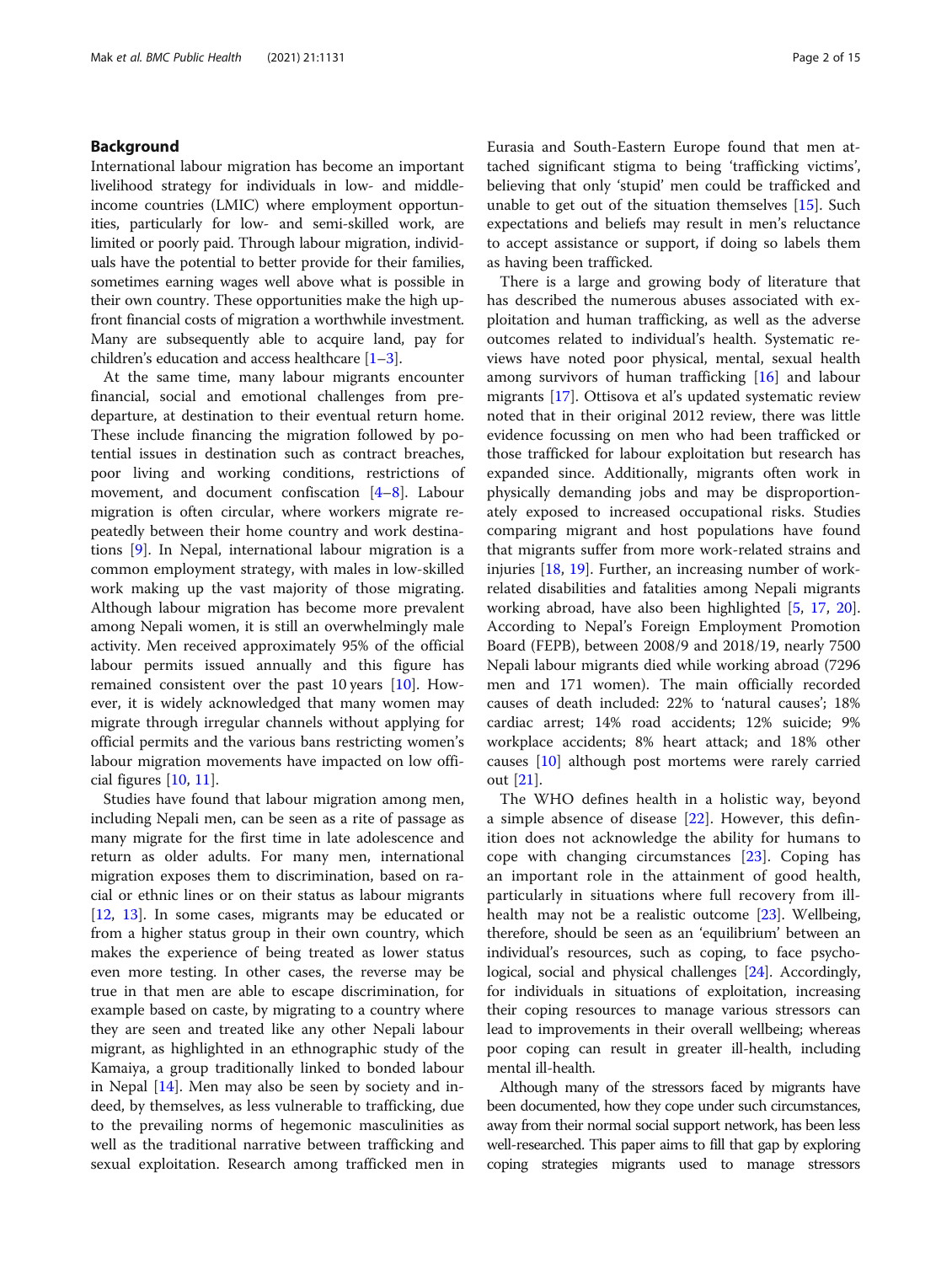encountered throughout the migration cycle, and how they varied for different types of stressors and circumstances.

#### Defining and categorising coping strategies

Coping strategies are the ways individuals respond to stress and stressful situations. Coping has been conceptualised as individual personality traits that are relatively stable characteristics; or as a process that changes over time, influenced by the context of the stressors [[25,](#page-13-0) [26](#page-13-0)]. Strategies themselves are sometimes defined and measured by their function, most commonly problem-focused or emotion-focused with the former aimed at confronting the source of the stressor and the latter at changing one's reactions to them [[25\]](#page-13-0); or by active versus passive or avoidance coping [[27\]](#page-13-0). However, it is recognised that many coping strategies serve multiple functions simultaneously and are not sufficiently reflected when categorised by such binaries [\[28](#page-13-0)].

The different ways in which coping has been conceptualised have led to the development of different measurement tools and labelling systems that have made comparisons between studies difficult [\[29,](#page-13-0) [30\]](#page-13-0). Skinner and colleagues reviewed coping measures from different empirical studies and identified 100 coping categories. These were then synthesised into 12 core 'coping families' [\[30](#page-13-0)]. The twelve families are grouped into three sets of processes: coordinating actions, resources and options. The coping families are: problem-solving, information-seeking, helplessness, escape, self-comforting, support-seeking, delegation, social isolation, accommodation, negotiation, submission and opposition. These are described below and summarised in Table 1.

Problem-solving involves strategising, planning and taking direct action at the stressors. Information-seeking attempts to understand the causes of the stressors, and is generally used to cope with stressors that are unfamiliar. Helplessness is to give up control of stressful situations and give in to feelings of confusion, exhaustion, and doubt. Escape coping avoids stressors through denial, cognitively or behaviourally, and are usually based on fear. Self-comforting strategies focuses on self-care and relaxation to prevent the stressors from taking hold. Support-seeking coping is to turn to others for emotional, instrumental or spiritual support. Delegation tends to be used when individuals concentrate on the negative features of the stressors and rely on self-pity or complain. Social isolation can be physical or emotional, and deliberately prevents others from knowing about the stressful situation, due to despondency or embarrassment. Accommodation is used to regulate one's emotions or assessment of the situation to a more positive one, or through distractions by taking part in pleasurable activities. Negotiation seeks a compromise through bargaining or persuasion while protecting one's interests. Submission strategies resign to stressors by engaging in rumination, catastrophising or self-blame. Finally, opposition involves aggressively confronting the stressor and its source, in defiance or retaliation, by venting or blaming others.

| Purpose                 | Coping<br><b>families</b> | <b>Description</b>                                                                                                                                                                         |
|-------------------------|---------------------------|--------------------------------------------------------------------------------------------------------------------------------------------------------------------------------------------|
| Coordinate<br>action    | Problem-solving           | active attempts to achieve desired outcomes through: strategizing; planning; analysing; preventing; repairing                                                                              |
|                         | Information-<br>seeking   | active attempts to gather relevant information (causes, meaning, consequences) of the stressor(s) through:<br>seeking advice or help; observing or consulting others or relevant materials |
|                         | Helplessness              | give up control of a situation without attempts to improve situation through being passive; resigning                                                                                      |
|                         | Escape                    | remove oneself from stressor through: denial; physically leaving; cognitively avoiding                                                                                                     |
| Coordinate<br>resources | Self-comforting           | engage in active self-care through: relaxing; controlling one's own emotions constructively; encouraging oneself                                                                           |
|                         | Support-seeking           | seek support from other individuals or religion through: reaching out to others; seeking comfort; imagining the<br>response of others; praying                                             |
|                         | Delegation                | heavy reliance on others' support and focuses negatively on the stressor through: complaining; whining;<br>maladaptive help-seeking                                                        |
|                         | Social isolation          | withdraw from others physically or emotionally to prevent others knowing about stressor or their effects, often<br>due to sadness or shame                                                 |
| Coordinate<br>options   | Accommodation             | adjust preference to available options through: positive cognitive restructuring; distraction                                                                                              |
|                         | Negotiation               | active attempts to compromise, focussing on defending one's goals through: bargaining; reducing demands;<br>priority setting; deal-making                                                  |
|                         | Submission                | surrender to stressor through: rumination; negative thinking; catastrophizing; self-blame                                                                                                  |
|                         | Opposition                | attack source of stressor combined with anger or hostility through: using aggression; blaming others; taking<br>revenge; being defiant                                                     |

Table 1 Description of core coping families (adapted from Skinner & Zimmer-Gembeck [\[29\]](#page-13-0))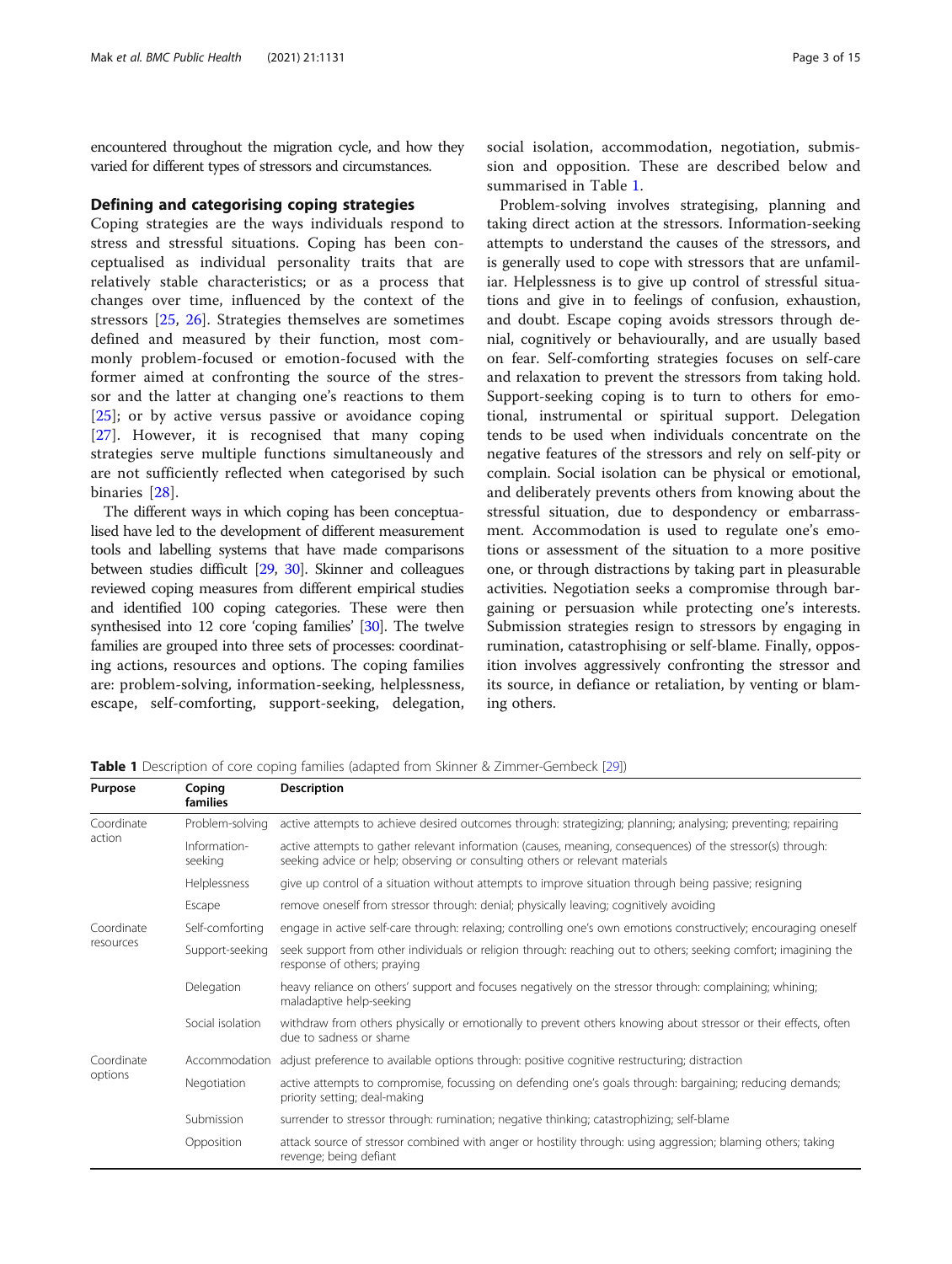# Methods

This study used life history, with an emphasis on participant's migration experiences, to examine men's lives. According to Singer, 'as individuals narrate their life story, they reveal not just the circumstances of their life, but the backdrop of values and commitments that make that life meaningful to them'  $([31]$  $([31]$ , p. 449). Further, in narrating their life story individuals share information related to the wider cultural and structural influences in decision-making throughout one's lifespan [\[31\]](#page-13-0). Life history also enables conversations to start on a more neutral ground which may helped to develop rapport.

Semi-structured topic guides were developed that followed a chronological approach, beginning by exploring participants' childhood, upbringing, family, community (village) life and schooling, to the early phases of their working life, how they came to consider migration, their family's feelings, how men navigated the migration process, as well as their experiences at destination and their return along with repeated migrations [\(Supplemen](#page-12-0)[tary file\)](#page-12-0). Other important life milestones such as marriage, fatherhood, and caring with aging parents or other pressures at home were also explored. The guide was revised as issues emerged from earlier interviews.

This study focused on male returnee migrants as the vast majority of labour migrants from Nepal, according to official records, are males. Additionally, an earlier exploration of returnee migrants using a household census identified very few women [[32\]](#page-13-0). Therefore, in this study we focused on men's experiences.

Semi-structured interviews were conducted with 42 adult male Nepali migrants over the age of 18, who had worked outside of Nepal. We focused on returnee migrants, first because of the difficulty of reaching the wide range of countries to which Nepalis migrate, most commonly Malaysia and the Gulf States. Additionally, once migrants have returned home, they are generally much freer to disclose their experiences than while in foreign contexts where they might be more restricted or fear harm from speaking to researchers. Furthermore, it is more difficult to gain less biased samples in the destination countries, because the most exploited individuals are likely to be much less accessible.

Participant recruitment was conducted at hotels near Kathmandu's airport and main bus stations. Nepal has only one international airport. On their return to Nepal, many international returnee migrants stay overnight near the main bus stations to connect with transport back to their villages the next day. It is, therefore, relatively easy to get in touch with them there. Four areas near the airport and main bus stations were identified: Sinamangal, Gongabu, Sundhara, and Gaushala/Battisputali. Sampling was conducted through the lodges in these areas, first by visiting the area to identify lodges.

Next, each lodge was visited to introduce the study and to seek permission to recruit participants at their premises. Owners were also asked if they knew of other lodges nearby where returnee migrants might stay. Additionally, local migrant organisations were contacted for referrals of other potential participants to capture a broad range of experiences. Most interviews took place in the men's hotel rooms or at the interpreter's home.

The fieldwork took place between February and May 2016. Interviews were conducted in English, with the assistance of an interpreter, and were audio-recorded. Data collection concluded when saturation was reached, with the final interviews not reflecting sufficiently different narratives. The interviews took on average two hours, ranging from 35 min to 2.5 h. Notes were also taken during the interviews and at the end of each fieldwork day a summary was written documenting that day's work, including the process, impressions and reflections.

#### **Ethics**

Ethical approval was obtained from the London School of Hygiene & Tropical Medicine (ref: 1040) and the Nepal Health Research Council (ref: 7021). Participants were given study information verbally and in writing, and provided written consent before interviews began. At the end of the interview participants were given 500 NPR (approximately \$5.00 USD) as a token of appreciation.

#### Data analysis

The interview scripts were translated into English for analysis. Each interview script was first read and re-read in full, along with the interview summaries and fieldnotes. Each interview was then open coded in NVivo 11.0, to develop an initial coding frame inductively, through ideas and concepts that emerged to produce a comprehensive representation of the data. Once all the interviews were open-coded, they were refined to focus on the ways in which participants described coping or managing with the various different challenges they encountered. The last stage involved categorising the codes according to the 12 core coping families [[29](#page-13-0), [30](#page-13-0)].

The coded data were then charted on a spreadsheet to create an overview of all the interviews, together with each participant's socio-demographic information. Direct quotations and references to the original source of each interview were noted in the spreadsheet to preserve the overall context of the narrative, keeping the actual terminology used by participants to describe and define their experiences, as well as to facilitate subsequent retrieval of data for comparison between and within cases. Finally, thematic analysis was conducted to explore relationships across and within coping and stressors. Quotations are presented using pseudonyms.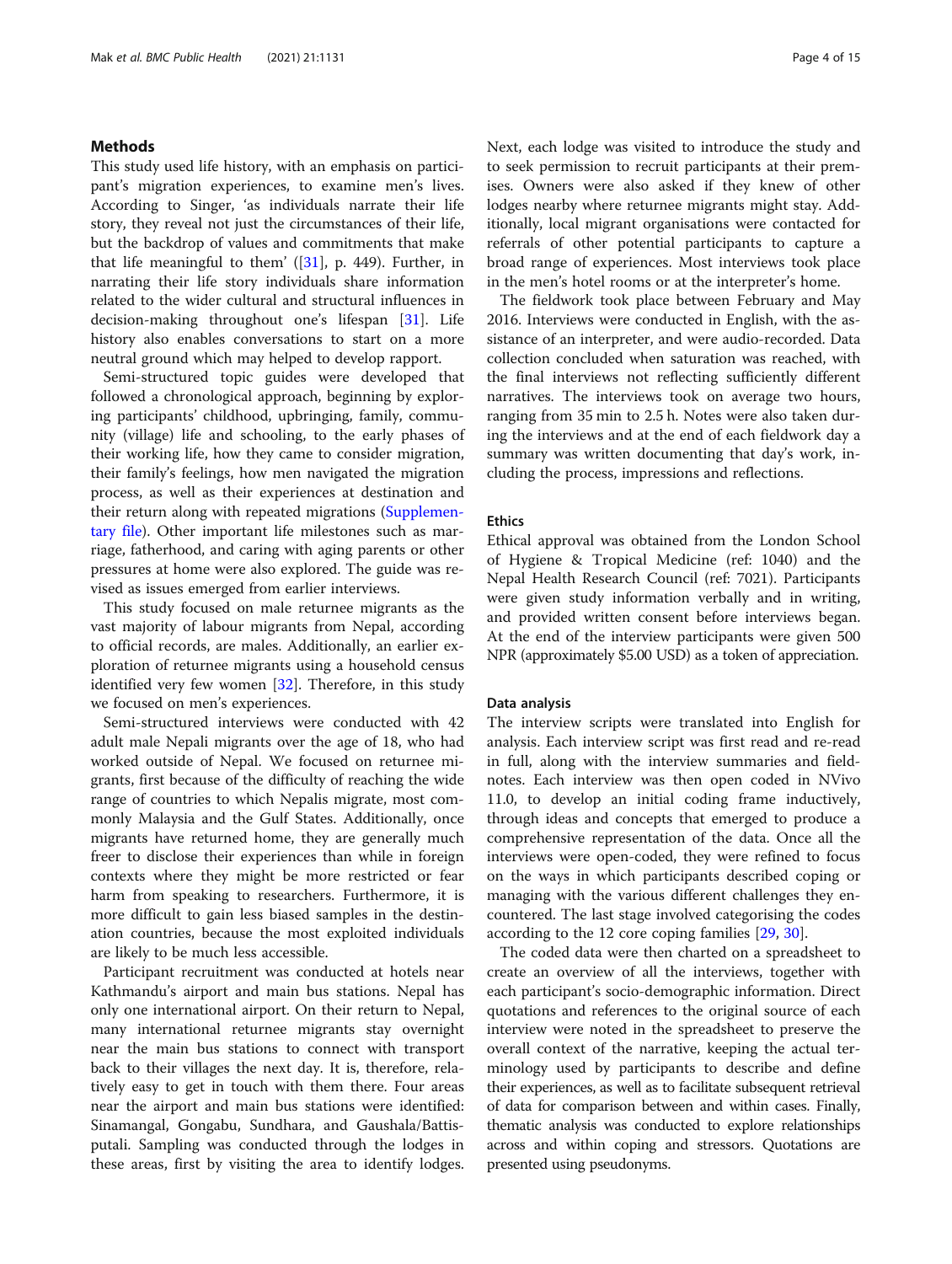Table 2 Demographic and migration characteristics of study sample

|                                      | n(%)      |
|--------------------------------------|-----------|
| Age-groups:                          |           |
| < 25                                 | 10 (23.8) |
| $25 - 34$                            | 20 (47.6) |
| $35 - 44$                            | 9(21.4)   |
| $\geq 45$                            | 3(7.1)    |
| Full age range: 21-53                |           |
| Caste/ethnicity:                     |           |
| Brahman/Chhetree                     | 12 (28.6) |
| Janajati                             | 15 (35.7) |
| Dalit                                | 5 (11.9)  |
| Other                                | 10 (23.8) |
| Area of origin:                      |           |
| Terai (lowland)                      | 33 (78.6) |
| Hill                                 | 8(19.0)   |
| Mountain                             | 1(2.4)    |
| Highest level of education attended: |           |
| None/Informal/Primary                | 10 (23.8) |
| Secondary                            | 24 (57.1) |
| Higher secondary/vocational/tertiary | 8 (19.0)  |
| No. previous labour migrations:      |           |
| Once                                 | 17 (40.5) |
| More than once                       | 25 (59.5) |
| Most recent migration destination:   |           |
| Malaysia                             | 12 (28.6) |
| Qatar                                | 12 (28.6) |
| Saudi Arabia                         | 11 (26.2) |
| United Arab Emirates                 | 5(11.9)   |
| Kuwait                               | 1(2.4)    |
| Afghanistan                          | 1(2.4)    |
| Most recent migration work:          |           |
| General labourer/porter              | 16 (38.1) |
| Driver / carpenter / plumber / mason | 10 (23.8) |
| Factory worker                       | 6(14.3)   |
| Kitchen /food-related work           | 4(9.5)    |
| Security                             | 4(9.5)    |
| Retail/office boy                    | 2 (4.8)   |
| Duration of most recent migration*:  |           |
| < 1 year                             | 6(14.3)   |
| $1 - < 3$ years                      | 18 (42.9) |
| $3 - 5$ years                        | 7(16.7)   |
| $5 - < 10$ years                     | 8 (19.0)  |
| $\geq$ 10 years                      | 3(7.1)    |

| <b>Table 2</b> Demographic and migration characteristics of study |  |  |
|-------------------------------------------------------------------|--|--|
| sample (Continued)                                                |  |  |

|                                                 | n (%)     |
|-------------------------------------------------|-----------|
| Next plans:                                     |           |
| Return to the same job and employer             | 7(16.7)   |
| Re-migrate to different destination/job/company | 22 (52.4) |
| Stay in Nepal                                   | 8(19.0)   |
| Undecided                                       | 5(11.9)   |

# Results

# Study sample

The participants' demographic and migration characteristics are presented in Table 2. The majority of the participants (60%) had multiple migration experiences. In their most recent migration, participants worked in a range of low- and semi-skilled occupations primarily in Qatar, Saudi Arabia and Malaysia.

# Problem-solving

The coping family of problem-solving involves analysing, strategizing and planning to achieve the desired outcome [[29\]](#page-13-0). Men used this to manage a wide range of stressors beginning with the decision to migrate to cope with financial difficulties in Nepal, sometimes despite disagreement with their parents. Loans taken to cover basic living expenses were regularly described in men's narrative, reflecting their upbringing in households that relied on subsistence farming.

Structural stressors included inconsistent electricity with frequent load shedding for half of the day and regular strikes in Nepal. One participant explained that this affected his ability to earn money as he was rarely able to work for more than 10–15 days per month. This led him to consider migration to earn a more regular income. He recognised the risk of indebtedness, as did many others, whose families had regularly taken out loans to meet household expenses. He opted instead to save enough money to cover the expenses in full before migrating.

One participant explained using migration to escape the Maoist political conflict after finding his details were published when he and some colleagues formed a union. He fled the country with the intention to return after six-months. However, subsequent financial problems at home meant he did not return for several years.

Once the decision to migrate was made, men needed to secure the finances, identify suitable jobs, recruitment agents or agencies and navigate through the process and regulations. Men reportedly obtained the funds to migrate through loans, using land or gold as collateral, or by selling assets, such as motorbike and livestock.

Once in a destination, nearly all participants experienced stressors related to their employment. These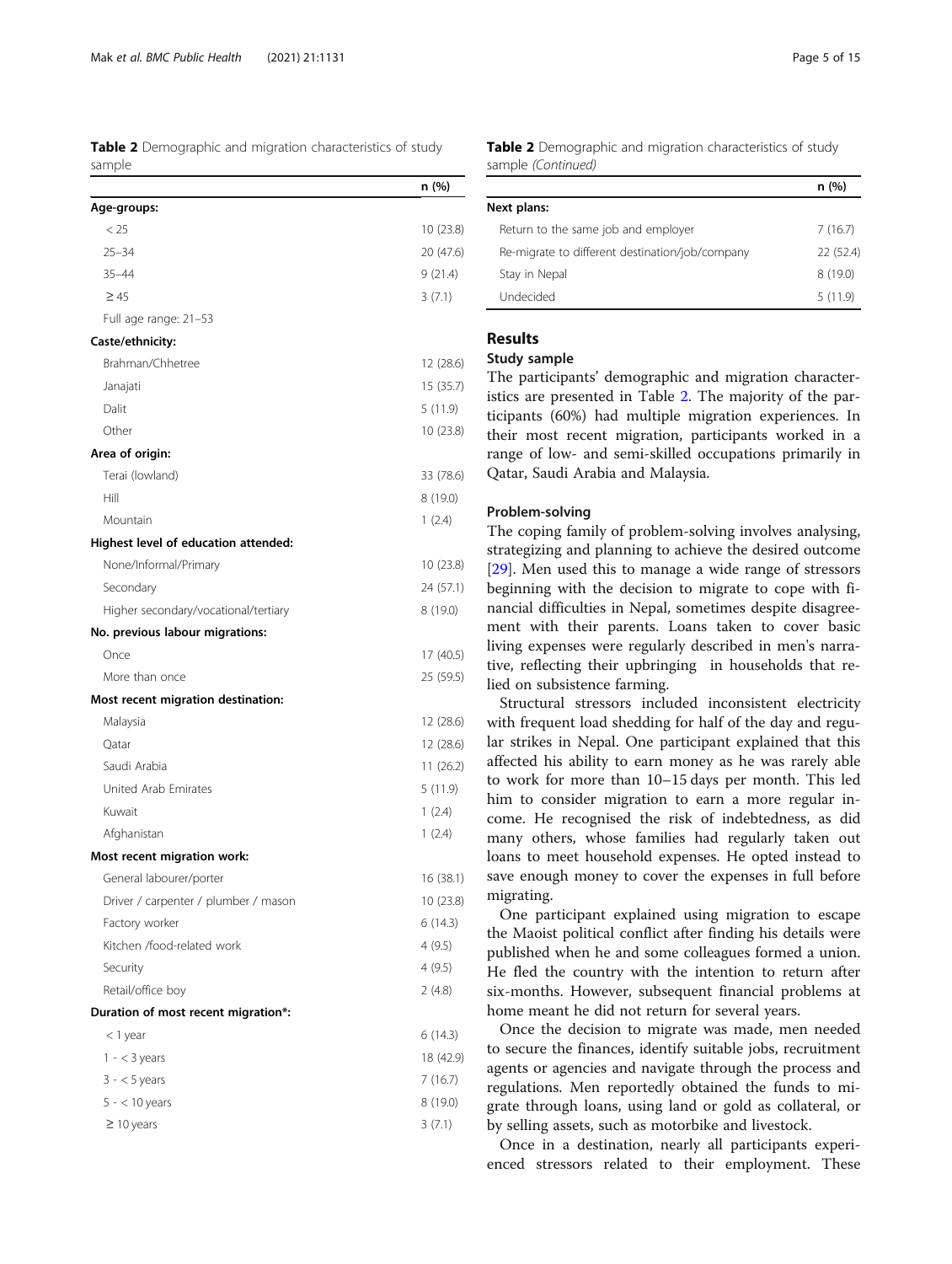included contract discrepancies with worse terms and conditions, particularly in relation to wages, job and working conditions including hours and days of work and heavy workload. Initially, many tried to cope using problem-solving strategies such as refusing to work or to sign the new contracts. One participant ultimately decided the best solution was to return to Nepal, despite his outstanding loan.

…just paying the loan will not make that much of a difference. If these things happen there then I would rather go work in India. (Amar, age-group 25–34)

Many responded to wage-related problems including lower than agreed wages and delayed payments by reducing the frequency of sending remittances or by budgeting with their family in Nepal. Some men limited their own expenses by not going out, not returning to Nepal for vacation, or extending their contract to ensure their eventual flight home would be covered by their employer. Loans were key stressors for many; and an extended stay was a strategy used to cope with lower than expected wages, which resulted in a longer period required to repay loans, as described by one participant:

… if I go out I have to pay any expenses myself. And I was getting much less that what I was supposed to get. I had taken a loan to go there so I needed to save money to repay it. If I go out then there is expense on taxi, bus; so, I stayed in the room and watched TV. (Mahendra, age-group <25)

When faced with multiple stressors, or where one source of stress has implications for another, as in the above example, many participants coped by analysing, strategising and prioritising. Men prioritised repaying their loans rather than addressing the contract discrepancies, despite being aware of available resources, as one participant described:

…in orientation class [Nepal government mandated pre-departure training] they had said that in such cases the embassy can help us but I did not feel like going there. At first, I thought to clear my loan so after 14-15 months, I earned 400,000 NPR and I came back. (Sagar, age-group 25–34)

Participants in labour or factory work reported heavy and difficult workload; while others described having to work seven days a week throughout their entire contract period. Men made up excuses to have a day off, being careful not to do it too often to avoid conflict with supervisors.

I didn't take sick leave. When they called me for work on Saturdays I would sometimes say I was sick if I was too lazy to go. I didn't do that often, maybe only once a month. Calling in sick didn't lose me any money as they never pay for work on Saturdays anyway. (Sagar, age-group 25–34)

Poor living conditions, including unhygienic, overcrowded or insecure facilities, were a source of stress for many. Men managed by forming groups to cook in turns, keeping their valuables, such as mobile phones and cash, on their person. Others described using the bathroom facilities at the workplace if they did not reach the head of the queue in their accommodation when the transport arrived to take them to the worksite.

Several participants who worked in factories reported occupational stressors including exposures and allergic reactions to dust and chemicals but were either provided with poor quality or no protective equipment at all. Participants coped by buying their own protective equipment.

When men tried to return to Nepal, many were not permitted to go, or could only go with a substantial financial penalty. For example, they may have to pay a fine for early termination of their contract, or have to leave a large deposit to guarantee their return. This was regardless of whether the leave request was due to illness or death in the family, termination of their contract, or on completion of their contract. As a result, many made up reasons to justify the need to return home to improve their chances of being granted leave. One participant described the wage differential that led to his desire to leave, and the consequences for doing so:

…the manpower [recruitment agency in Nepal] had said the salary will be 1,277 plus overtime and then after going there the salary was only 600… So, then I wrote an emergency application [making up reason to go home] and two month's salary was on hold. (Damodar, age-group 25–34)

Another participant reported being persistent with applying for leave despite having it dismissed by his manager on multiple occasions. It was only during a chance meeting with the owner that he realised that the owner had no objections to him leaving. Rather, it was the manager that did not want to authorise his leave.

I said I had family issues even though there were no such issues. I first went to the manager, he didn't listen and then I kept on asking him but nothing happened. Finally, I met with my boss by chance and told him that I wanted to go home and I got my passport back. … he called the manager and told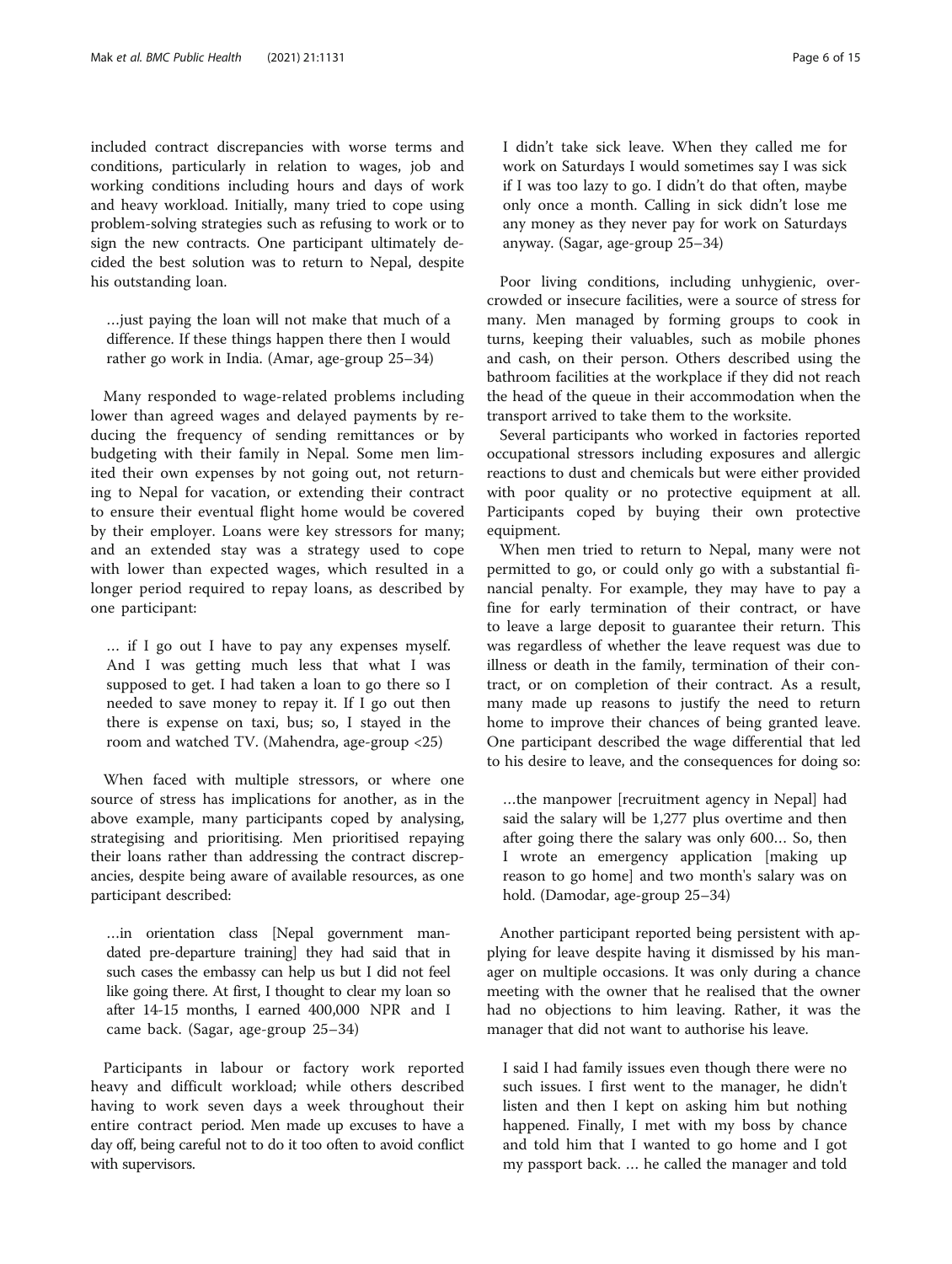him to arrange my cancellation documents, my immigration papers and I was allowed to leave after one week…. He [the boss] gave me 1,000 Dirham extra as well. (Mahendra, age-group <25)

Some reported that their employers would either not let them terminate their contract, or would delay their leave even when they had completed their contract. Some participants felt applying for vacation would be quicker and more likely to be approved. Several men used this strategy even when they had no intention of returning after the vacation. One participant decided early on to leave due to contract discrepancies and planned out how to convince his employer to grant him leave.

I had not finished the contract. Without finishing the contract, they wouldn't let me come [to Nepal]. Dashain is big festival and I wanted to go at that time. I used to speak properly with them and do the work properly as well. Except for one or two days off I worked anytime they asked so they were very satisfied. That is why when I said I want to go home for Dashain holidays they trusted me and send me back. But after coming back I didn't return. I came here taking holiday. (Sagar, age-group 25–34)

Men described deciding to stay until they could pay the fines demanded by their employer, or to repay their loans. Some employers withheld several months' salary before approving migrants' leave, as described by one participant:

I didn't come back after two years for holidays. I was able to but didn't because the company holds some salary back. If they [migrants] come on holiday they [company] is not sure if they will come back or not so for that they hold certain amount of money. (Janak, age-group 35–44)

In some cases, men also extended their contract after repaying their loans in order to return home with savings. Further, several men reported that their employers would only cover their airfare home if they signed a new contract. In these scenarios, participants signed the new contract, worked for a few months and then applied for leave, thus getting around paying for their flight, even though they had no intention of returning to complete their new contract.

#### Helplessness

Helplessness strategies include passive coping where individuals give up control without attempting to improve their situation. Men used these strategies to manage financial difficulties, deceptions by recruitment agents or agencies, and contract discrepancies. For some, helplessness coping was only used after unsuccessful attempts with other strategies. Outstanding loans coupled with the fact that fees had already been paid often limited their options. Even those who had discovered before leaving Nepal that the recruitment agency had deceived them were unable to challenge them.

Contract discrepancy and associated financial stressors, such as having to pay fines if they did not agree to the new contract terms on arrival in the destination were sometimes addressed with helplessness strategies, as described by a participant who was asked to pay the equivalent of four months' salary in order to leave:

If I had the money I would have given it to him very fast. If I had money, I would have left. ... But I couldn't do anything. (Narendra, age-group 25–34)

In most cases, salary deductions were taken by the employers but migrants themselves did not always know who was actually keeping their wages. One participant only realised when his employer was closing down and he was being sent home early. He asked for the withheld wages that was meant to be paid on completion of his contract. He then discovered that it was the recruitment agency that had written the deductions in the contract to be paid to them.

They [employer] told us that we were made a fool. The agency had told the company to deduct the money. And HR said we even signed the document saying they should deduct it. It was right, we had signed it. The [agency] told us that when we return after two years, our 1,200 would be returned and we would get a bonus. So, we signed it. (Gyan, age-group 25–34)

Helplessness strategies were also used to cope with legal issues such as when confronted by the police. These were sometimes mediated by migrants' limited language skills, unfamiliarity with the legal process, and lack of trust in the police force. Many participants had no faith that the police would help them under any circumstances:

We didn't know how to complain. We didn't know the language, and we knew about the police asking for money [bribes] as well so I didn't feel like going to them. (Amar, age-group 25–34)

Additionally, employers' practice of confiscating passports or documents contributed to participants' feelings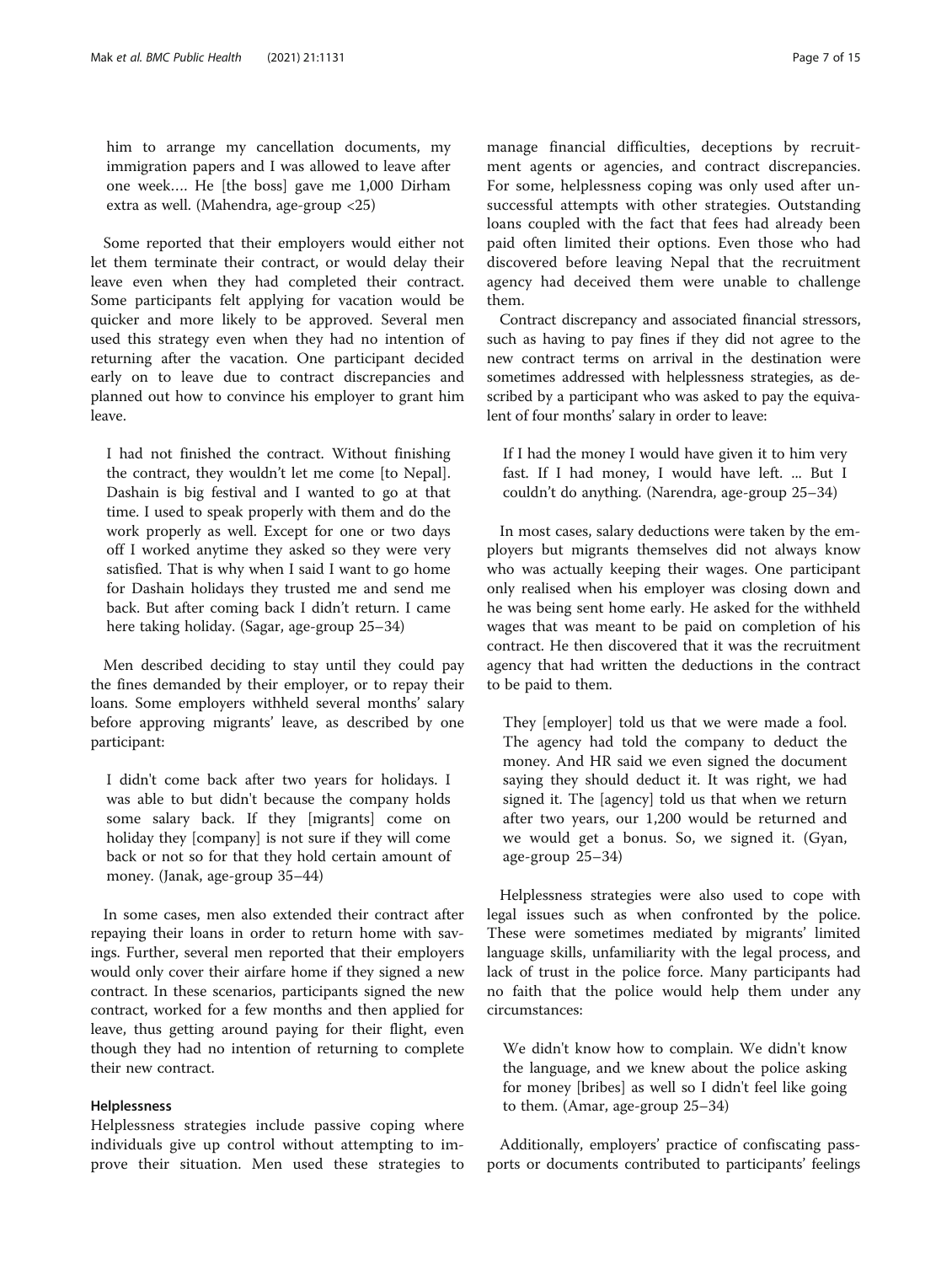of insecurity about going out. If they were stopped by the police they would not have any documents to proof their status. One participant who wanted to seek assistance at the embassy due to contract issues felt unable to do so without identification documents:

I talked to them [embassy and CSOs] but they also asked for ID. Police also asked for it. I did not go but my friends had gone so until I got my ID I just continued to work. (Bishnu, age-group <25)

Another, who was aware that contract discrepancies could arise had taken precautions by making photocopies of his contract signed in Nepal to send back to his father for safekeeping. However, he later discovered that they were insufficient to seek compensation.

I have here the contract saying 1000 salary, but the one there [in destination] saying 700, that contract paper is not with me. Now I have 1000 here and according to contract if they check in the bank it will show 1000-1100 [including overtime]. They [employer] have the details of my overtime work and they can also just not show that. So, trying to complain is just a waste of time.

They never gave salary with details. They just gave my salary as one amount. Sometimes I would get a slip saying 1000 and sometimes 1100. I also did not think about the details of my overtime and that slip. I used to just get the money and throw away that slip as I was not thinking of complaining. (Sagar, age-group 25–34)

Losing money, being cheated at some point during migration was extremely common. That, combined with participants' lack of faith in the justice system meant few considered filing official complaints.

Labour migration is an opportunity for men to provide for their families in the way they want. Several men spoke about their growing responsibilities following marriage and having their own family. Not being able to watch their children grow up created sadness for some but this was balanced by knowing had they stayed in Nepal the family may well be living in poverty. However, being away from home for an extensive part of their working life was a huge source of stress for some, which was a sacrifice they had to accept:

We do talk every week. I miss them, they also miss me. But this is how life is. I had to leave my job [in Nepal] and look after my children, my family. I had to close my business... I feel happy thinking about my family but personally I am not happy. (Nabin, age-group 35–44)

Many men also spoke of luck, fate and God as having already predestined their migration outcome and did not consider their own agency and ability to affect change. One participant who worked as a security guard in Afghanistan and experienced an explosion while on duty had the option to return and stay in Nepal. He chose to return to Afghanistan after recovering in Nepal. Despite the dangers, he felt that was the nature of his work and the outcome of any such dangers were in God's hands.

It was already decided that we all [the Nepali guards who were present during the explosion] would go back to Afghanistan. This is life. Even in my army life we have face many wars and dangers. It all depends on God's will. If I am unlucky then I will die and if not then I won't die. (Surya, age-group ≥45)

The idea that migration outcomes were out of their hands also contributed to how men would plan future migrations. Very few described any specific precautions to avoid the problems previously encountered. Instead, they spoke of trusting and having faith that all will be well.

# Support-seeking

Support-seeking strategies were used to cope with illhealth and difficult working conditions. Men sought support from family and friends, recruitment agencies, the embassy, and civil society organisations (CSOs) for emotional support or practical assistance such as obtaining travel documents, filing complaints, seeking employment or financial support.

Several participants contacted friends in the destination for assistance with contract discrepancies when they discovered that these were different to the agreement signed in Nepal:

…we called them [friends in destination] but they said they couldn't help us. They were also working in a company themselves so they couldn't help and said it was better for us to just continue to work there. (Ashok, age-group <25)

As mentioned earlier, men who wanted to terminate their contracts early were often told to pay large fines to their employer. Men described seeking financial support from family and friends to manage these situations:

I wanted to come back but was not allowed. The company said I have to buy my own ticket and pay around 70,000 NPR to them as a fine. I needed 2-3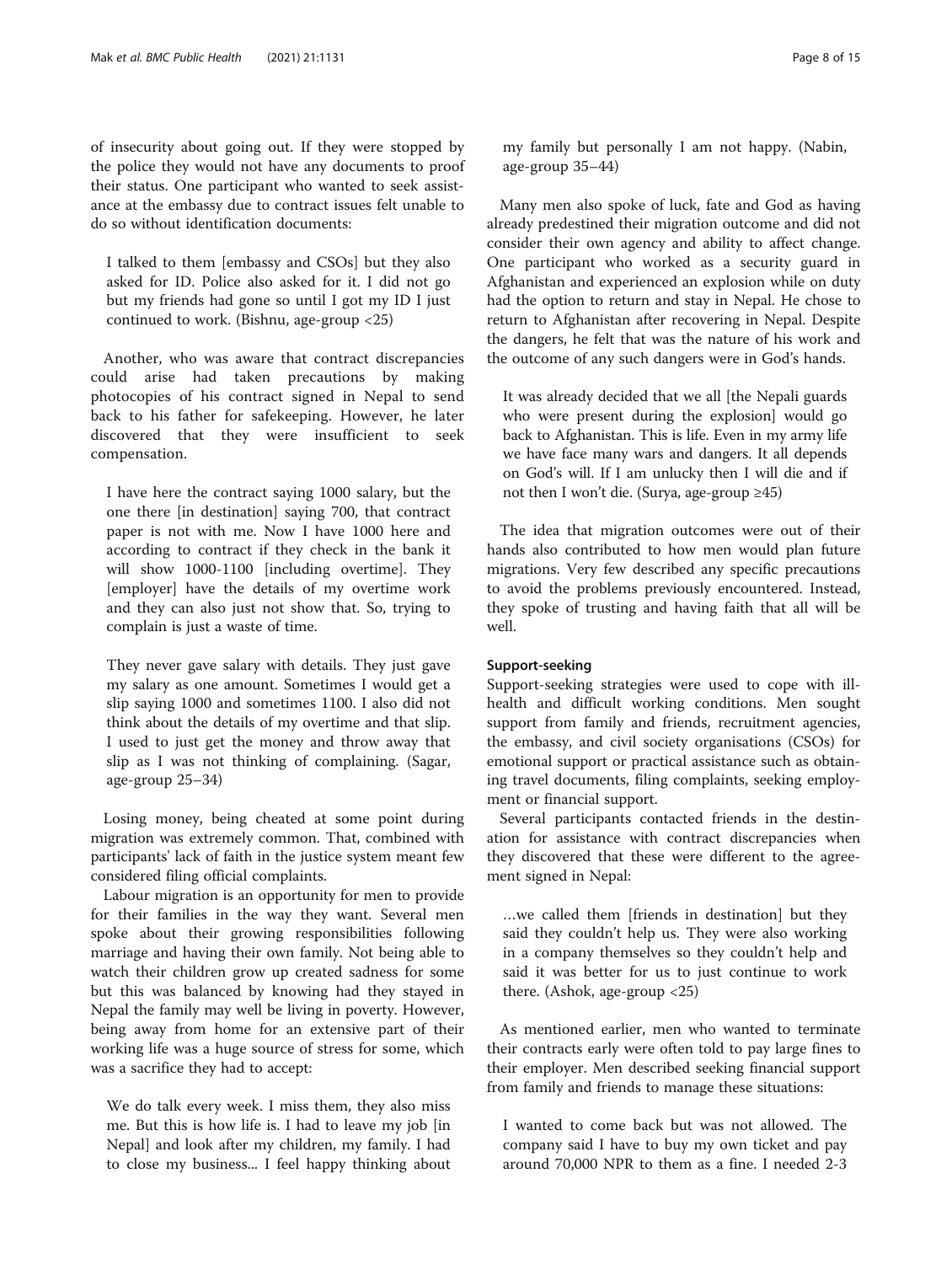months to earn 70-80,000. So finally, I got financial help from my family to pay the company and returned back to Nepal. (Gopal, age-group 35–44)

One participant reported running away from his employer and seeking refuge at the embassy for assistance. While others described having to go from one group to another without ever receiving assistance, as described below.

…when I said I wanted to come back they [employer] didn't let me. They didn't give me any ID so I was not able to come back. After that I went to the embassy… He [person at the embassy] just said go to another company and work. And then I went to another [migrant] organisation … they said we can help you change to another company but cannot help you to go home. No one was helpful. (Dipak, age-group 25–34)

Such unsuccessful attempts when reaching out to official support were commonly described among men that sought help, and these attempts were often the last resort after trying to manage on their own. However, on rare occasions, the authorities were helpful in resolving the issue:

When we didn't receive salary for 3-4 months, the store [providing groceries on credit] refused to give us anymore foodstuff so then we complained to the police and within 20 days we received 2 months' salary. (Dhan, age-group  $\geq 45$ )

This initial success turned out to be a temporary relief as the employer again stopped paying a few months later.

Other participants found that their coping strategy used to address one challenge sometimes introduced new stressors. For example, one participant reported seeking-support from the embassy to file a case against the employer. In doing so, he lost his job and had to rely on friends to find casual labour to support himself.

We asked our friends and brothers if they know about any work. We had no other work; we told them we were unemployed. We did all kinds of work which was very exhausting. We broke many shoes, 14 shoes, in the process. We asked so many people. We used to do whatever work we could get. (Bikash, age-group 25–34)

# Social isolation

Social isolation strategies are based on withdrawing and preventing others from knowing about the stressful situation. Men used these strategies to cope with problems relating to employment conditions and injuries as they felt that sharing with others would not change the situation and may cause more distress. For example, some participants feared disclosing their problems to others may get back to their employer which may worsen the situation, such as their employers refusing to pay them. Others did not want to share their problems especially with their family in Nepal as there was nothing they could do to help. For some men, social isolation strategies were only used while they were in destination, and once back in Nepal, they felt able to share their experiences.

In contrast, some participants reported that even on their return, they continued to conceal their negative experiences from family, friends and acquaintances. Although one suggested that if he were asked directly for advice, he would advise strongly against going to Malaysia. Another participant whose family had not wanted him to migrate in the first place decided not to return to his village at all and was, instead, arranging to re-migrate elsewhere to avoid having to explain to his family why he was back earlier than expected.

Sometimes, the decision to share the problems men were facing with their family in Nepal was not one participants had control over. For example, one participant who had suffered a work-related injury that resulted in him being off work for several months did not inform his family. However, he was eventually forced to tell them three months later, when they asked about remittances.

#### Negotiation

Negotiation strategies aims to reach a compromise while protecting one's own interests. Many men reported using these with supervisors to cope with contract discrepancies and poor living conditions. For example, one explained his situation in Nepal to try to convince his supervisor to pay him his overtime wages which had been underpaid by half for several months.

I worked from morning 8AM to 9PM and got only 2 hours overtime pay. Later I spoke with my supervisor and explained that I have come from very far just to work and earn money so if you don't pay me the full amount it's better to send me back. After that I began to receive my 4 hours' overtime pay. (Dinesh, age-group 35–44)

Going on strike was a common strategy used either individually or collectively with other workers. It was a way to force management to negotiate. Employers that hired workers through a supply company were rarely fully aware of workers' wage issues, as they pay the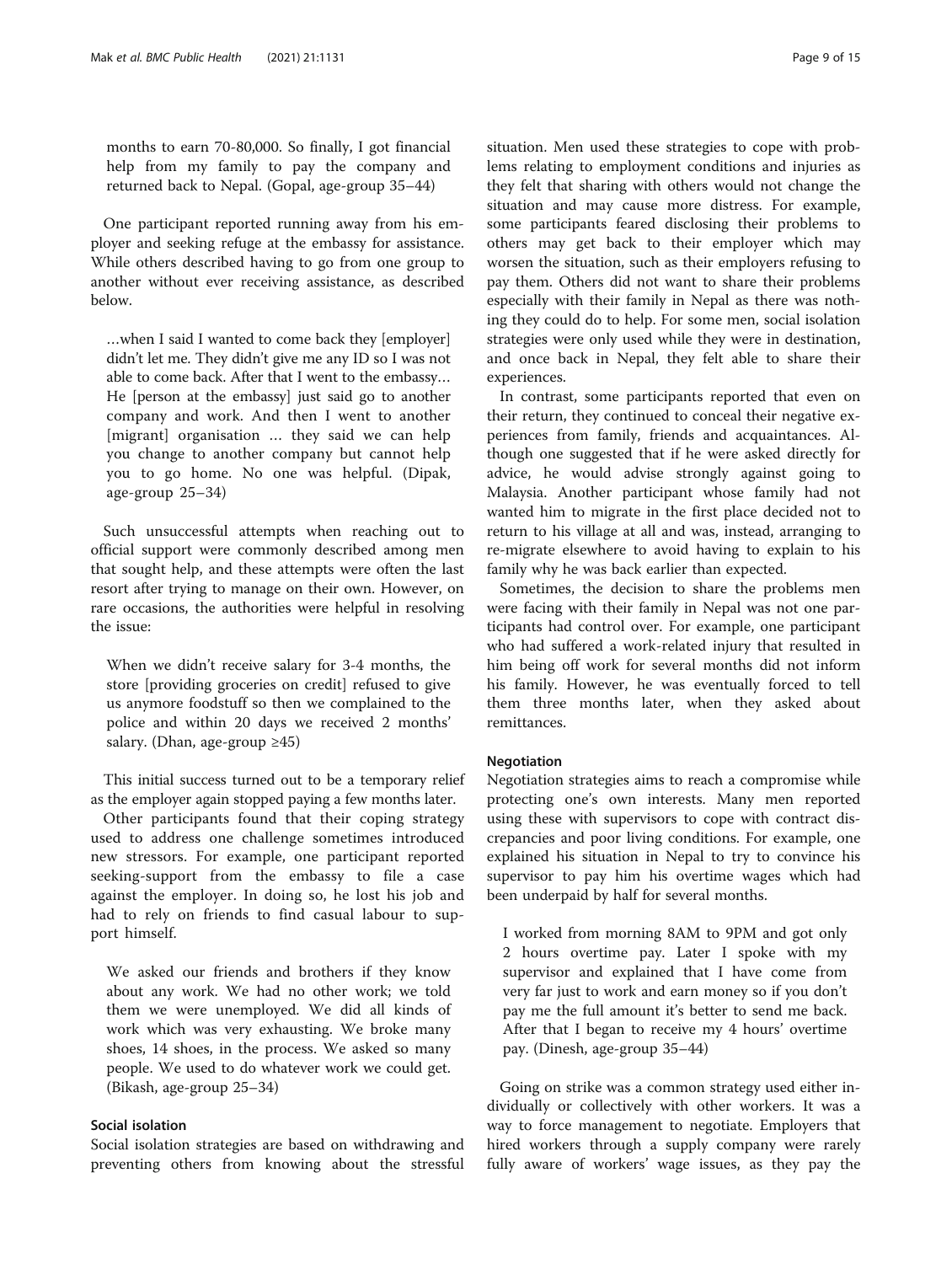supply companies directly, who in turn pay workers. But going on strike even in those situations forces the issue onto the employer who would be dissatisfied with the supply company.

That [to go on strike] was decided by the Nepalis ourselves. It was because we worked in the company, we were not related to the company, just work there. If we don't get money on time, who could we go with our problems? So, we have a strike in the company, then the people of the company would come and ask us what happened. We then tell them what the issue is. (Karan, age-group <25)

In Karan's case, their strike action resulted in their employer contacted the supply company who was then forced to dialogue with the workers and manage the situation.

As described earlier, many participants only realised too late that the recruitment agency in Nepal had deceived them. On their return to Nepal, some confronted the agency and attempted to claim some of their money back. Even at that point it was common for some sort of negotiation to take place.

I took some of my friends with me and went there [to the agency]. Then they said "give us 11 days and then we will pay you some money back but on the condition that we will not pay you the cost of one ticket which is 40,000 NPR". (Rajesh, age-group 35–44)

# Accommodation

Accommodation strategies restructure one's desired outcome based on the available options, and may be achieved through changing one's emotional reactions or distracting oneself. They were most commonly used to cope with recruitment issues in the pre-migration phase. Some participants initially had specific destinations or job preferences in mind but these had to be changed due to the delays of obtaining the required documentations, insufficient demand for the specific employment or in their preferred destination. In these cases, participants adjusted their preferences to expediate the process.

Even for participants who experienced contract discrepancy and had unsuccessfully tried to return home later restructured their thinking to convince themselves that staying longer was the right decision. Multiple men described similar stories where having been through the toughest initial period, extending their stay meant they would be able to return home in a better financial position, as explained by one participant:

… it had already been eight months, I had to bring some return after going there. If I could have

returned at beginning then it was ok but I couldn't then because I had to pay money to the company. Now eight months have passed, nine months have passed, and in the ninth month my father told me the loan has been repaid. So, staying five or six more months was not that difficult for me. (Sagar, age-group 25–34)

In addition, accommodation strategies were also used to justify their limited options. For example, losing wages in order to return to Nepal was a better alternative than staying.

### Opposition

Opposition strategies involve directly confronting stressors through retaliating, venting or blaming others. Participants used these primarily to cope with legal issues. For most men, their employers were responsible to obtain and maintain their legal status. Migrants can be left in a highly precarious situation when employers do not fulfil that obligation. One participant who was advised to enter on a tourist visa with the expectation that it will be converted to a work visa, tried initially to negotiate with his employer to apply for the right visa but later resorted to using threats.

I actually worked in his laundrette for two months. The manager had a laundrette, car wash company and hotel as well. And for two months I didn't get salary and my visa was also about to expire. I had discussion with him but he didn't care and so I told him I will go to the police and then he was scared because his laundrette and car wash licenses were not renewed. So, then he gave me return ticket. (Rajesh, age-group 35–44)

Once back in Nepal, some participants were no longer fearful of repercussions and confronted the recruitment agency that although these rarely achieved anything more than venting.

I fought with the recruitment agency the day I came back. I shouted at them saying you told me one thing and send me there and you didn't do what you said you would do. They didn't have anything to say and then they could send me to a better place, they will do this and that. (Sagar, age-group 25–34)

#### Discussion

# Summary of key coping responses

This paper sought to examine the coping strategies male Nepali labour migrants used to manage the range of migration challenges they encountered before, during and after their migration. The main coping strategies Nepali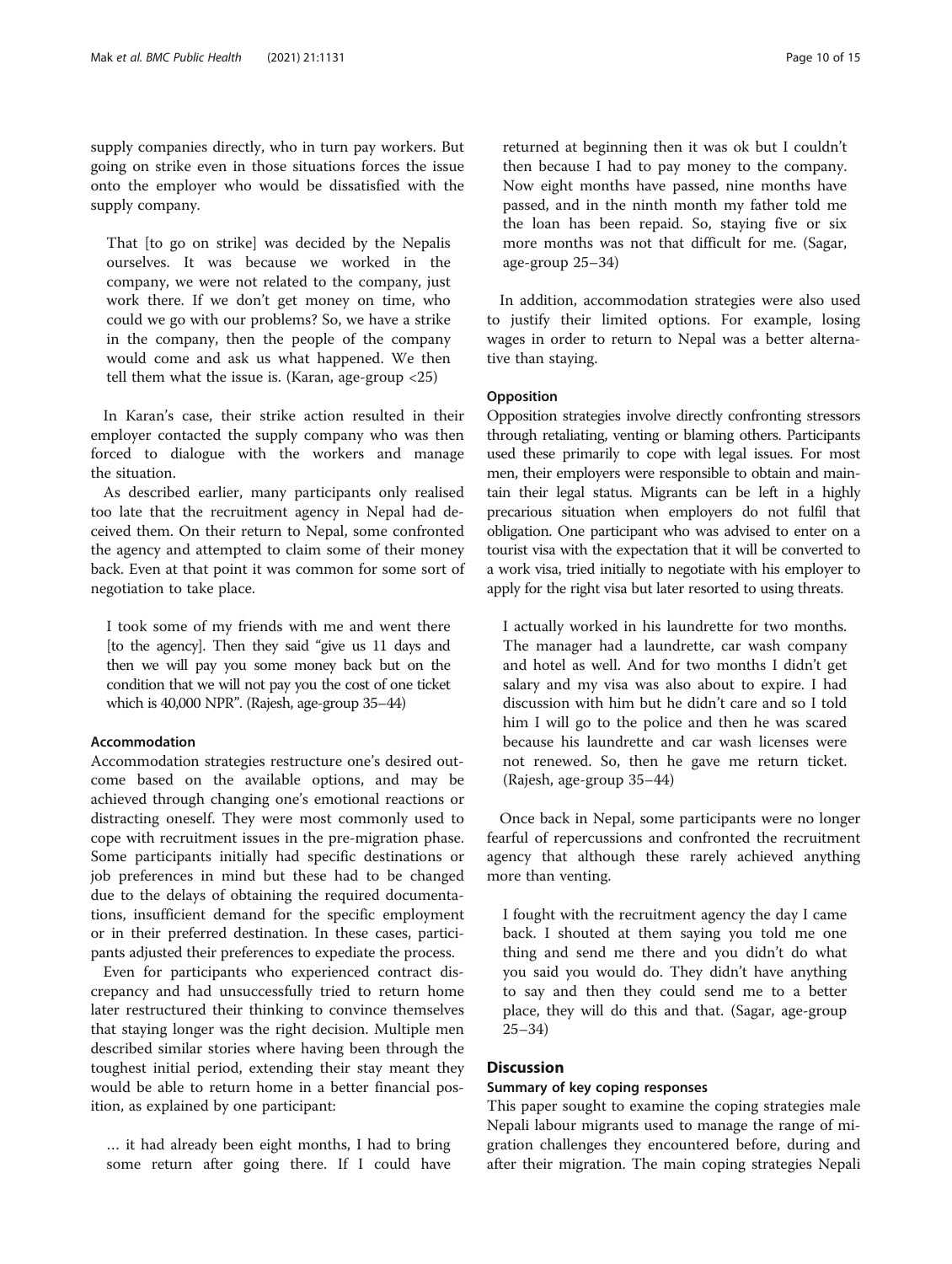men used to manage the range of stressors they experienced are summarised in Table 3. Overall problem-solving strategies were the most common. This included purchasing safety equipment for themselves, extending their stay, adjusting remittances, returning to Nepal or making up excuses to achieve the desired results, which may be to leave the employment, to reduce exposure to occupational hazards, or to manage on the low wages. Helplessness, support-seeking, social isolation and negotiation strategies were also routinely used depending on the issue confronted. Some men reached out to others for support when they encountered problems; while others preferred to keep their problems to themselves. Negotiation strategies were most often used with employers or the recruitment agency, in an attempt to improve their working situation or to recover some of the fees paid. In some situations, helplessness and accommodation strategies were the only available options after earlier attempts using other strategies. Men then accepted the situation by shifting their perspectives. A minority of men used opposition strategies by threatening the source of the stressors.

These findings are important because of the relative dearth of literature on male migrants' agency, resourcefulness and coping compared to the much larger body of work documenting migrants' abusive or exploitative circumstances. It was not surprising to learn that when away from home in unfamiliar and often-stress-filled circumstances, men often sought ways to address versus succumb to their problems—or utilise problem-solving strategies and support-seeking—to mitigate any harm that might come to themselves or their family.

A systematic review that assessed coping strategies between male and female migrants found that stressors affected migrants' earnings were likely to trigger a coping response since the purpose of their migration was economic [[33\]](#page-13-0). Datta et al's examination of London-based migrant workers found that a wide-range of problemssolving strategies were used to manage situations where their qualifications are not recognised in the UK by still working in the same industry to maintain their skills, even if they were then overqualified and underpaid for the post, or take on additional jobs to increase their income [\[34](#page-13-0)]. Additionally, many examples from this and other studies have documented how migrants reduce their living costs in order to increase the amount they can save or remit  $[35]$  $[35]$  These ranged from using lowercost healthcare instead of a clinic [\[35](#page-14-0)]; moving to another geographic area [[36\]](#page-14-0); leaving their employment to seek alternative work, even if this means losing their legal status [[37](#page-14-0)–[39](#page-14-0)]. In the first instance, migrants will try to resolve the situation by themselves.

Some studies have found that female migrants more commonly used support-seeking strategies compared to males although it was suggested that the strategies used depended more on the type of stressors encountered [[33\]](#page-13-0). In our study, however, men did reach out to a wide range of individuals and organisations, in both Nepal and the destination country when they encountered difficulties they could not solve by themselves. In line with other studies, support-seeking was commonly reported to deal with practical assistance with employment [[34,](#page-13-0) [40,](#page-14-0) [41\]](#page-14-0) or financial assistance  $[34, 36, 42]$  $[34, 36, 42]$  $[34, 36, 42]$  $[34, 36, 42]$  $[34, 36, 42]$  but also to access healthcare [[43](#page-14-0)] and for emotional support [\[44](#page-14-0)]. Men's willingness to seek assistance suggests that fostering migrant workers' access to authorities or local organisations can be an important way of supporting workers when they encounter problems, including disputes with employers. Further, migrants who want to leave their employers could be assisted with retrieving or replacing travel documents if these were confiscated by the employer. Participants in this study reported getting the 'run-around' from assistance groups, never managing to find the right place to get the help they needed. There were also confusions as to what documents are needed to approach organisations for assistance in the first place. These suggest that embassies, CSOs and others that aim to support migrant workers need to strengthen their capacity to assist migrants through clarifying with their own staff on what assistance are available, by

**Table 3** Main coping strategies used by participants by coping families

| Problem-solving                                | <b>Helplessness</b>                | Support-seeking                      | Social isolation                 | <b>Negotiation</b>                       | Accommodation                            | Opposition                     |  |  |  |
|------------------------------------------------|------------------------------------|--------------------------------------|----------------------------------|------------------------------------------|------------------------------------------|--------------------------------|--|--|--|
| seek work abroad                               | give up control                    | report to<br>authorities             | withdraw from<br>others          | talk to supervisor                       | convince themselves<br>to stay longer    | threaten<br>employer           |  |  |  |
| purchase own safety<br>equipment               | no attempt to<br>improve situation | call friends, family                 | do not share<br>actual situation | talk to recruitment<br>agency for refund | adjust destination<br>or work preference | confront<br>agency /<br>agents |  |  |  |
| reduce expenses remit<br>less often repay loan | rely on luck, fate,<br>destiny     | seek work or<br>financial assistance | keep to self                     | go on strike                             |                                          |                                |  |  |  |
| extend stay                                    |                                    |                                      |                                  |                                          |                                          |                                |  |  |  |
| make up excuses                                |                                    |                                      |                                  |                                          |                                          |                                |  |  |  |
| form groups to use<br>shared facilities        |                                    |                                      |                                  |                                          |                                          |                                |  |  |  |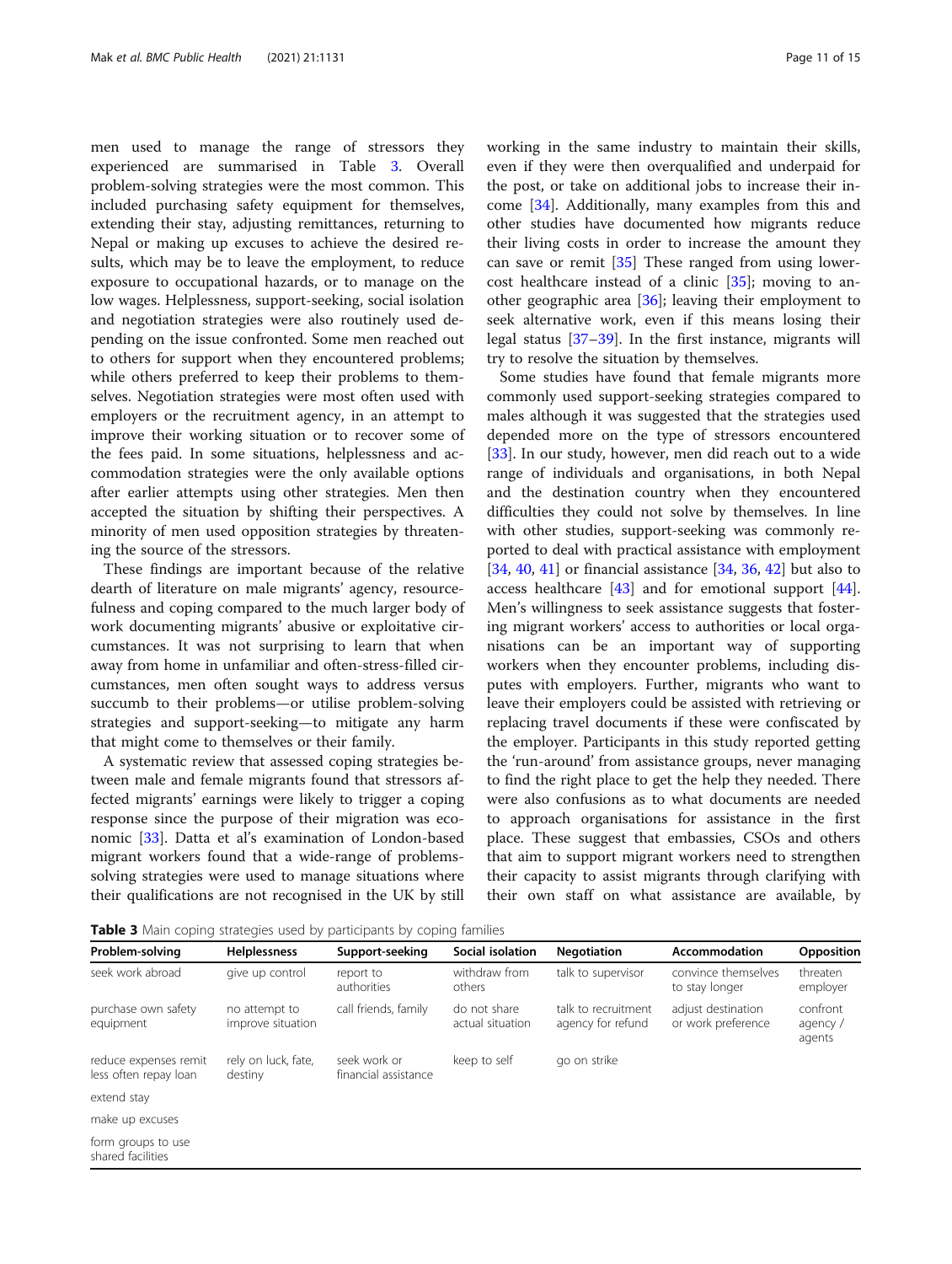whom, and how these could be accessed. These could reduce stress and confusion for migrants and increase the likelihood they would seek assistance. Ensuring migrants have accurate and up to date information and understand how to access support could improve migrants' conditions in the destination country.

Importantly, participants reported that they also attempted negotiation strategies, either individually or collectively with other workers, even though most worked in low-waged labour which is typically associated with large power inequalities. This is consistent with studies among garment factory workers in Malaysia [\[38](#page-14-0)], domestic workers in Singapore [\[45\]](#page-14-0), and migrants from new European Union (EU) member states with limited legal and residential rights in the wider EU [\[46](#page-14-0)], all of whom negotiated to improve their wages and living conditions. Indeed, participants realised that if they stopped working, the company would suffer financially and this was used to negotiate improvements to their situation. This group of strategies was useful even when the they were not employed directly but through a supply company as demonstrated in this study. This has implications for programs supporting labour organising as it demonstrates that investing in worker-led initiatives will be taken up and utilised by workers to improve their working terms and conditions.

Nearly all the men interviewed were in regular communication with their families in Nepal, which helped them cope with being away from home, and made them feel positive about the sacrifices they made for their family. At the same time, such conversations may have been rather superficial as several did not mention their actual situation. Men were therefore unlikely to have received the support they needed to help them cope with some of the most distressing life events; they had to manage alone, which may have contributed to poor emotional and mental health. Many studies have noted poor mental health among labour migrants, specifically high psychological distress [[47](#page-14-0), [48\]](#page-14-0). Additionally, financial issues are likely to mediate poor mental health [[49\]](#page-14-0). According to the GoN report, one of the main causes of death of Nepali migrants is suicide [\[10](#page-13-0)]. Further, the reluctance of migrants to share the negative aspects of their experiences may also contribute to the perception that labour migration is always financially rewarding, as those in the community would only see the tangible improvements. Indeed, in some settings labour migration is the only option considered by young men and their families. The perceptions of improved earning potentials and decent living conditions abroad were almost solely based on information from returnees or recruitment agents [\[12](#page-13-0)]. Whereas problems encountered are not shared to the same extent, even among friends, meaning aspiring migrants may have a distorted view of labour migration and may be more willing to take riskier decisions, such as taking out larger loans, with the expectation that their migration will lead to financial success [\[50](#page-14-0)], and they may be ill-prepared to cope with adversities, including hardships and deceptions.

Coping strategies were sometimes used only after experiencing multiple stressors or when the stressors affected their income, as mentioned previously. Problems with income have direct knock-on effects on their ability to repay loans taken to fund their migration. Loans, the lack of documentation and the desire to prevent their family from distress also shaped the participants' coping responses. For example, the fact that men did not have copies of both the contract they signed in Nepal and the one signed in destination meant that they had no proof that contract substitutions had taken place, and did not believe they would receive compensation or assistance. Sometimes a range of coping families were used in succession, but when these were unsuccessful in achieving the desired outcome participants resorted to helplessness or social isolation.

Ultimately, when migrants cannot find the supportive assistance for serious employment issues, many consider changing jobs but can be prohibited from doing so because few had access to their passports and in some locations, it is not possible to change employers without the permission or approval from the original employer, or risk losing their legal status in the destination country. These restrictions are common and have been documented among low-skilled migrants in the Middle East, Europe and North America, in a range of temporary guestworker visa programmes [[34](#page-13-0), [36](#page-14-0)–[38](#page-14-0), [40](#page-14-0), [51](#page-14-0), [52](#page-14-0)]. These legal restrictions also mean that those who manage to leave and seek work elsewhere can expose them to legal problems, including being arrested or deported or non-payment of wages because employers know they are unlikely to be reported.

The relationship between recruitment agencies, agents, and aspiring migrants is complex, and has been welldocumented in studies in both origin and destination countries [[53](#page-14-0)–[57](#page-14-0)]. Agents and agencies play an important role in the migration chain through provision of information and management of the application process, which are often cumbersome and difficult to navigate alone, particularly for those planning their first migration. However, they are also the source of much of migrants' challenges. Further, some recruitment agencies advise employers to confiscate workers' passports, salaries, or not allow days off to prevent runaways [[38](#page-14-0)]. The GoN maintains a list of blacklisted agencies that can be consulted but given that many returnee migrants do not file complaints against the agencies it is unclear how accurate the scheme is. A well-publicised rating system that involves more active feedback collected from migrants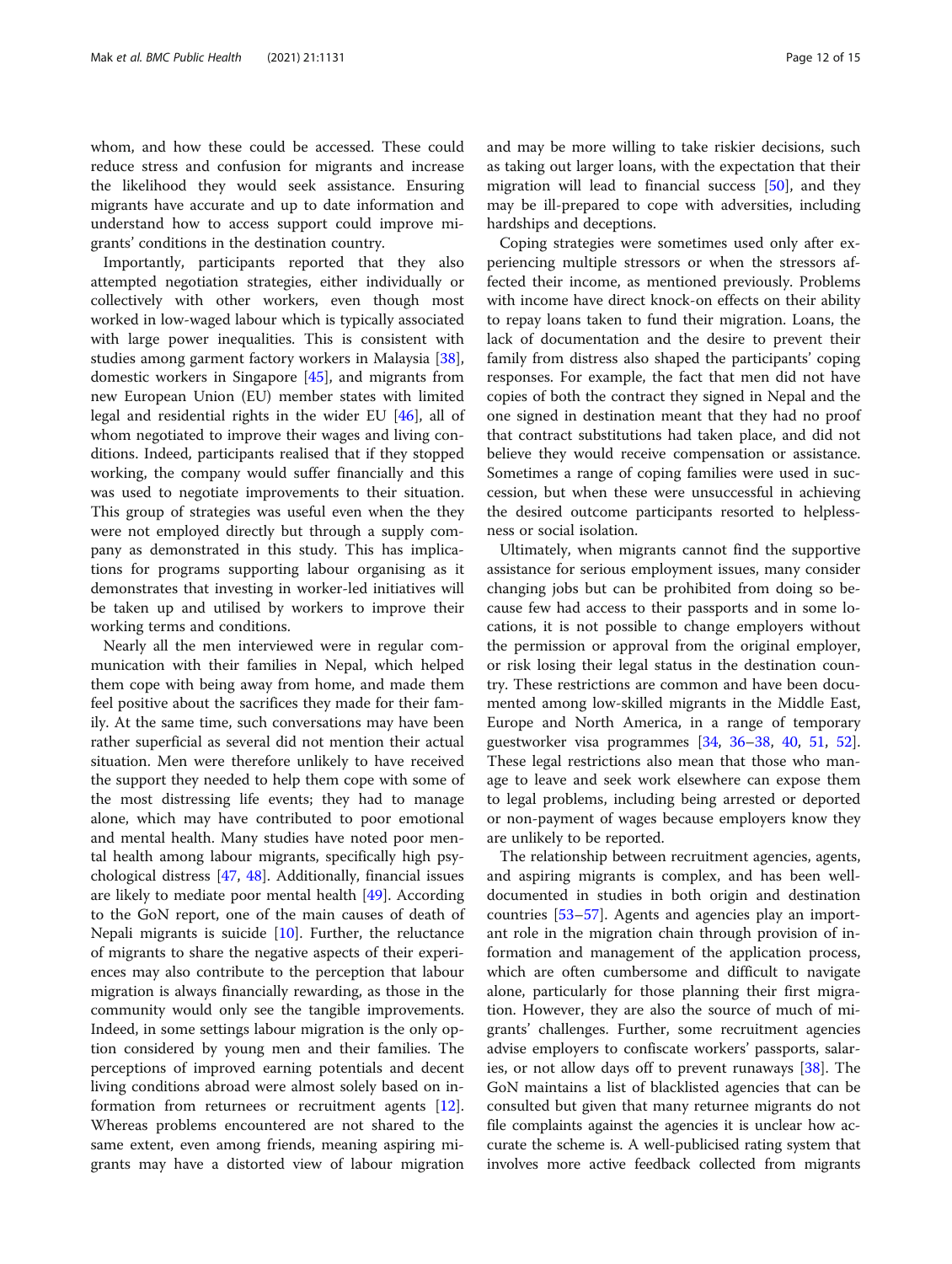<span id="page-12-0"></span>could be explored. However, most aspiring migrants seek work through advertisements or word of mouth and may not know whether an agency is licensed.

There has been a call for countries to adopt a 'core rights approach' to protect labour migrants. Some of these rights could include keeping one's own identity documents, having equal access to healthcare and legal systems for protection and equal employment conditions such as being permitted to change employers, employment or visa categories and not revoking resident permits in the case of unemployment, for example, due to company closures. In fact, the GoN has bilateral agreements with key destination countries. Some of these agreements include important measures to reduce the burden on migrants through, for example, making employers responsible for recruitment expenses including round trip airfares, stipulating specific dates when salary should be paid, the payment method and granting workers leave in an emergency [\[58](#page-14-0)]. This may go a long way to protect Nepali migrant workers. However, past analysis of such agreements has shown that enforcement has been problematic [\[53](#page-14-0), [54](#page-14-0), [57,](#page-14-0) [59\]](#page-14-0).

#### Limitations

The original intention for this study was to conduct multiple interviews with the same participant with a view to share the interpretation of the findings from the first interview and to draw out themes for further exploration or explanation. However, as men typically only stayed in Kathmandu for one night, mainly to facilitate the onward journey back to their village, it was not feasible to see the participant for more than once.

This study uses Skinner and Zimmer-Gembeck's typology of coping families to categorise qualitative narratives. To do so, each stressor and coping response were organised in pairs to indicate which stressor was responded to by which strategy. This method may mask the complex patterns of how stressors and coping interact and affect each other. Nevertheless, given the different ways in which coping strategies have been categorised, using a system that narrows these down to 12 overall typologies based on extensive review and assessment provides an empiricallybased approach to organise coping responses and makes findings more comparable to other studies.

Research among mobile populations has challenges due to the difficulties in reaching them. In our earlier study with migrants to assess experiences of exploitation we were only able to locate 40% of those identified sixmonths earlier [[6\]](#page-13-0). Additionally, migrants that returned to Nepal and agreed to take part in research are likely to be different from those who did not, which may be due to negative or positive experiences. For example, negative experiences preventing migrants from returning may include incarceration, restrictions to their mobility, severe injuries or fatalities. As many migrants intend to re-migrate, some feared that speaking about their experiences may limit their future options for migration. In contrast, those who have been able to earn a decent living abroad are likely to extend their stay. To overcome these challenges, the sampling strategy aimed to recruit a range of participants through key geographic locations in Kathmandu supplemented with referrals from CSO's. The fieldwork took place ten months after the 2015 earthquake and during the unofficial blockade between Nepal and India, which caused many disruptions to daily life. The interviews were conducted in English with an interpreter. Interviewing as a foreigner may also have brought advantages such as the ability to ask questions that may be considered obvious to locals, particularly on a highly prevalent activity such as labour migration. As highlighted in the findings, some were reluctant to share their experiences with their family and friends. Therefore, having an opportunity to share their stories was a good outlet for some and many described being happy that a foreigner was interested in their experiences and views.

#### Conclusion

Labour migration among Nepali males is a highly prevalent livelihood strategy often repeated throughout their working life. This study explored men's coping responses to a range of stressors encountered during their migration experiences. Problem-solving, support-seeking and helplessness and negotiation were all commonly used strategies. Coping strategies did not always achieve the desired outcome and sometimes introduced new stressors. Those who sought assistance with authorities or CSOs did not always receive help. Improvements to the support mechanisms migrants can access may enable responses as well as enabling worker-led initiatives may lead to improved migration outcomes. As labour migration from Nepal is likely to continue, government and CSOs need to ensure migrants have the support they need to cope with the challenges they may encountere along the way.

#### Abbreviations

CSO: Civil society organisations; EU: European Union; GoN: Government of Nepal; UAE: United Arab Emirates

#### Supplementary Information

The online version contains supplementary material available at [https://doi.](https://doi.org/10.1186/s12889-021-11192-y) [org/10.1186/s12889-021-11192-y](https://doi.org/10.1186/s12889-021-11192-y).

Additional file 1. The topic quide that was developed for this study tis included in the supplementary file.

#### Acknowledgements

The authors would like to thank all the participants who took part in this study and the hotel owners that permitted recruitment of participants on their premises as well as the interpreters and transcribers. The first author was a visiting scholar at the Foundation Brocher, where analysis and drafting of this manuscript took place.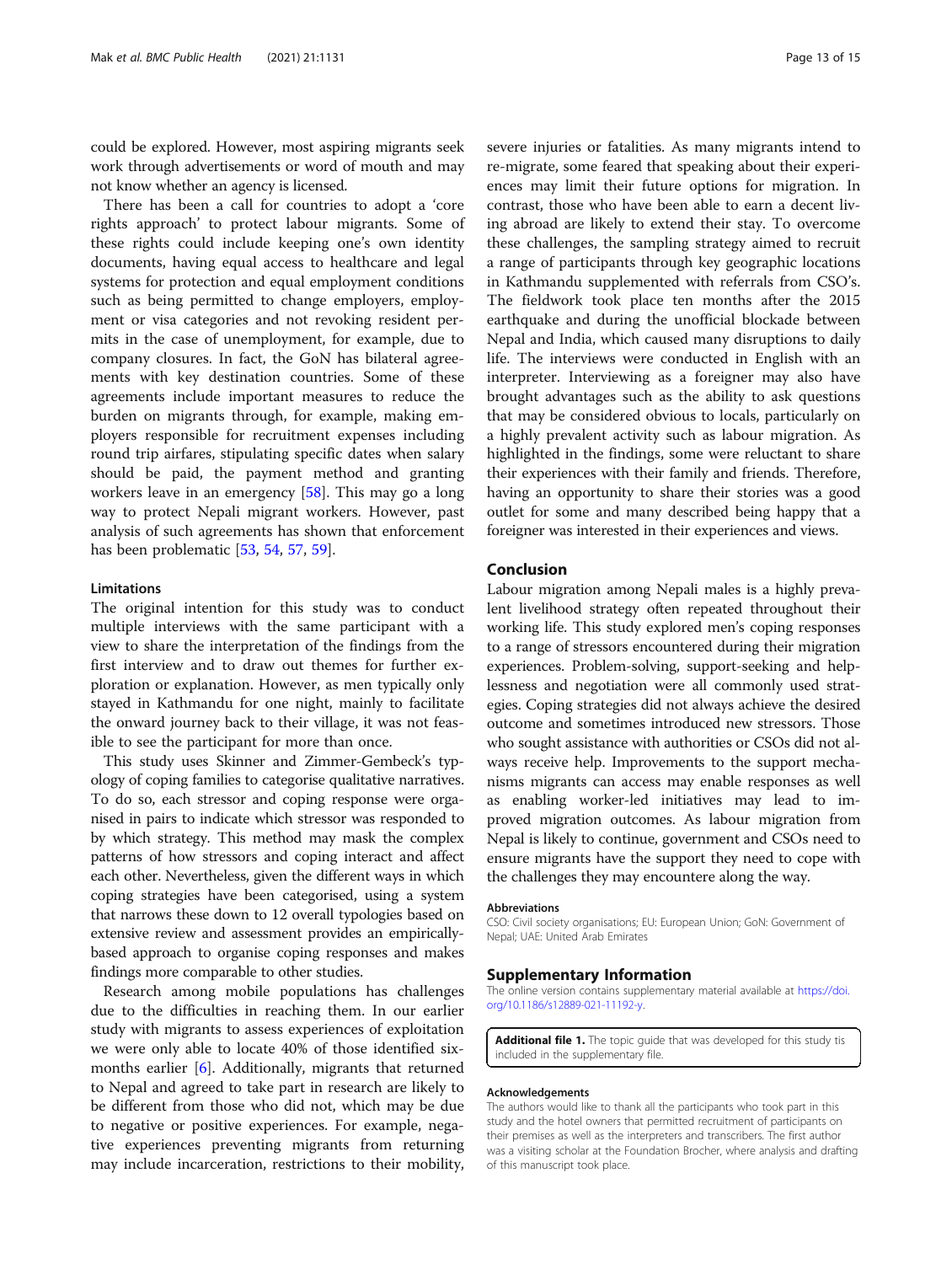#### <span id="page-13-0"></span>Authors' contributions

JM conceptualised the study; generated, analysed and interpreted the data; and drafted and revised the manuscript. CZ and BR supervised the project, reviewed the analysis and manuscript. JM, CZ and BR contributed to and approved the final manuscript.

#### Authors' information

Not applicable

# Funding

This work was supported by the UK Department for International Development.

The funders had no involvement in the design; collection, analysis and interpretation of data; in the writing of the manuscript; and in the decision to submit the article for publication.

#### Availability of data and materials

The datasets generated during and/or analysed during the current study are not publicly available due to confidentiality and anonymity issues. The consent procedures did not include data sharing.

#### Declarations

#### Ethics approval and consent to participate

Ethical approval was obtained from the London School of Hygiene & Tropical Medicine and the Nepal Health Research Council. Participants provided written consent prior to interviews. Only those aged 18 or over were invited to take part.

#### Consent for publication

Not applicable.

#### Competing interests

The authors declare that they have no competing interests.

#### Received: 4 October 2020 Accepted: 3 June 2021 Published online: 12 June 2021

#### References

- 1. Adhikari J, Hobley M. Everyone is leaving who will sow our fields? The effects of migration from Khotang district to the Gulf and Malaysia. Kathmandu, Nepal: SDC; 2011.
- 2. Rashid SR, Sikder JU. Choosing a life: remittances and youth aspirations in Bangladeshi villages. UK: Brighton; 2016.
- 3. Teye JK, Boakye-Yiadom L, Awumbila M, Yeboah C. Social benefits and losses of migrating into cities in Ghana. UK: Brighton; 2016.
- 4. Environmental Justice Foundation. Sold to the sea. Human trafficking in Thailand's fishing industry. London; 2013.
- 5. Amnesty International. False promises. Exploitation and forced labour of Nepalese migrant workers. London, UK: Amnesty International; 2011.
- Mak J, Abramsky T, Sijapati B, Kiss L, Zimmerman C. What is the prevalence of and associations with forced labour experiences among male migrants from Dolakha, Nepal? Findings from a cross-sectional study of returnee migrants. BMJ Open. 2017;7(8):e015835. [https://doi.org/10.1136/bmjopen-2](https://doi.org/10.1136/bmjopen-2017-015835) [017-015835](https://doi.org/10.1136/bmjopen-2017-015835).
- 7. McCormack S, Joudo Larsen J, Husn HA. The other migrant crisis. Protecting migrant workers against in the Middle East and North Africa. A policy research report. Geneva, Switzerland: IOM; 2015.
- 8. Verité. Forced labor in the production of electronic goods in Malaysia. A comprehensive study of scope and characteristics. Verité; 2014.
- 9. Wickramasekara P. Circular migration: a triple win or a dead end. Geneva, Switzerland: ILO; 2011. Contract No.: GURN disccusion paper no. 15.
- 10. Government of Nepal. Nepal Labour Migration Report. Kathmandu, Nepal: Ministry of Labour, Employment and Social Security; 2020.
- 11. ILO. No easy exit Migration bans affecting women from Nepal. Geneva, Switzerland: ILO; 2015.
- 12. Dannecker P. Rationalities and images underlying labour migration from Bangladesh to Malaysia. Int Migr. 2013;51(1):40–60. [https://doi.org/10.1111/](https://doi.org/10.1111/j.1468-2435.2009.00547.x) [j.1468-2435.2009.00547.x](https://doi.org/10.1111/j.1468-2435.2009.00547.x).
- 13. Walter N, Bourgois P, Loinaz HM. Masculinity and undocumented labor migration: injured latino day laborers in san Frnacisco. Soc Sci Med. 2004; 59(6):1159–68. <https://doi.org/10.1016/j.socscimed.2003.12.013>.
- 14. Maycock MW. Masculinity, modernity and bonded labour: continuity and change amonst the Kamaiya of Kailali District, far-West Nepal: University of East Anglia; 2012.
- 15. Surtees R. Trafficked men as unwilling victims. St Anthony's Int Rev. 2008; 4(1):16–36.
- 16. Ottisova L, Hemmings S, Howard L, Zimmerman C, Oram S. Prevalence and risk of violence and the mental, physical and sexual health problems associated with human trafficking: an updated systematic review. Epidemiol Psychiatric Sci. 2016;25(4):317–41. [https://doi.org/10.1](https://doi.org/10.1017/S2045796016000135) [017/S2045796016000135](https://doi.org/10.1017/S2045796016000135).
- 17. Paudyal P, Kulasabanathan K, Cassell J. Health and well-being issues of Nepalese migrant workers in the Gulf cooperation council countries and Malaysia: a systematic review. BMJ Open. 2020;10(10):e038439. [https://doi.](https://doi.org/10.1136/bmjopen-2020-038439) [org/10.1136/bmjopen-2020-038439](https://doi.org/10.1136/bmjopen-2020-038439).
- 18. Ronda-Pérez E, Benavides FG, Levecque K, Love JG, Felt E, van Rossem R. Differences in working conditions and employment arrangements among migrant and non-migrant workers in Europe. Ethn Health. 2012;17(6):563– 77. [https://doi.org/10.1080/13557858.2012.730606.](https://doi.org/10.1080/13557858.2012.730606)
- 19. Rosano A, Ronda E, Benavides FG, Cacciani L, Baglio G, Spagnolo A. Workrelated health problems among resident immigrant workers in Italy and Spain. Italian J Public Health. 2012;9(3):68–74.
- 20. National Human Rights Commission. Foreign labor migration and trafficking in persons in Nepal: a situational analysis. Lalitpur, Nepal: Harihar Bhawan; 2012.
- 21. Aryal N, Regmi PR, Van Teijlingen E, Simkhada PP, Adhikary P, Bhatta YKD, et al. Injury and mortality in young Nepalese migrant workers: a call for public health action. Asia Pacific J Public Health. 2016;28(8):703–5. [https://](https://doi.org/10.1177/1010539516668628) [doi.org/10.1177/1010539516668628.](https://doi.org/10.1177/1010539516668628)
- 22. WHO. Preamble to the Constitution of WHO signed on 22 July 1946 by the representatives of 61 States (Official Records of WHO, no. 2, p. 100) and entered into force on 7 April 1948. International Health Conference; 19 June - 22 July; New York 1946.
- 23. Huber M, Knottnerus JA, Green L, Horst Hvd, Jadad AR, Kromhout D, et al. How should we define health? BMJ 2011 Jul. 2011;26:343.
- 24. Dodge R, Daly AP, Huyton J, Sanders LD. The challenge of defining wellbeing. J Wellbeing. 2012;2(3):222–35. [https://doi.org/10.5502/ijw.](https://doi.org/10.5502/ijw.v2i3.4) [v2i3.4](https://doi.org/10.5502/ijw.v2i3.4).
- 25. Lazarus RS. Coping theory and research: past, present, and future. Psychosom Med. 1993;55(3):234–47. [https://doi.org/10.1097/00006842-1993](https://doi.org/10.1097/00006842-199305000-00002) [05000-00002.](https://doi.org/10.1097/00006842-199305000-00002)
- 26. Folkman S, Lazarus RS. An analysis of coping in a middle-aged community sample. J Health Soc Behav. 1980;21(3):219–39. [https://doi.](https://doi.org/10.2307/2136617) [org/10.2307/2136617.](https://doi.org/10.2307/2136617)
- 27. Hobfoll SE, Dunahoo CL, Ben-Porath Y, Monnier J. Gender and coping: the dual-axis model of coping. Am J Community Psychol. 1994;22(1):49–82. <https://doi.org/10.1007/BF02506817>.
- 28. Lazarus RS. The coping process. In: Magai C, McFadden SH, editors. Handbook of emotion, adult development, and aging. California, USA: Academic Press; 1996. p. 290–8.
- 29. Skinner EA, Zimmer-Gembeck MJ. Ways and families of coping as adaptive processes. The development of coping stress, nerophysiology, social relationships, and resilience during childhood and adolescence. Switzerland: Springer International Publishing; 2016.
- 30. Skinner EA, Edge K, Altman J, Sherwood H. Searching for the structure of coping: a review and critique of category systems for classifying ways of coping. Psychol Bull. 2003;129(2):216–69. [https://doi.org/10.1037/0033-2](https://doi.org/10.1037/0033-2909.129.2.216) [909.129.2.216](https://doi.org/10.1037/0033-2909.129.2.216).
- 31. Singer JA. McAdams's life story theory of identity: personology and process. In: Magai C, McFadden SH, editors. Handbook of emotion, adult development, and aging. California, USA: Academic Press; 1996. p. 447–52.
- 32. Mak J, Abramsky T. Report of initial findings from Dolakha household surveys. LSHTM: London, UK; 2015.
- 33. Mak J, Roberts B, Zimmerman C. Coping with migration-related stressors: a systematic review of the literature. J Immigrant Minor Health. 2020;23:389–404.
- 34. Datta K, McIlwaine C, Evans Y, Herbert J, May J, Wills J. From coping strategies to tactics: London's low-pay economy and migrant labour. Br J Ind Relat. 2007; 45(2):404–32. [https://doi.org/10.1111/j.1467-8543.2007.00620.x.](https://doi.org/10.1111/j.1467-8543.2007.00620.x)